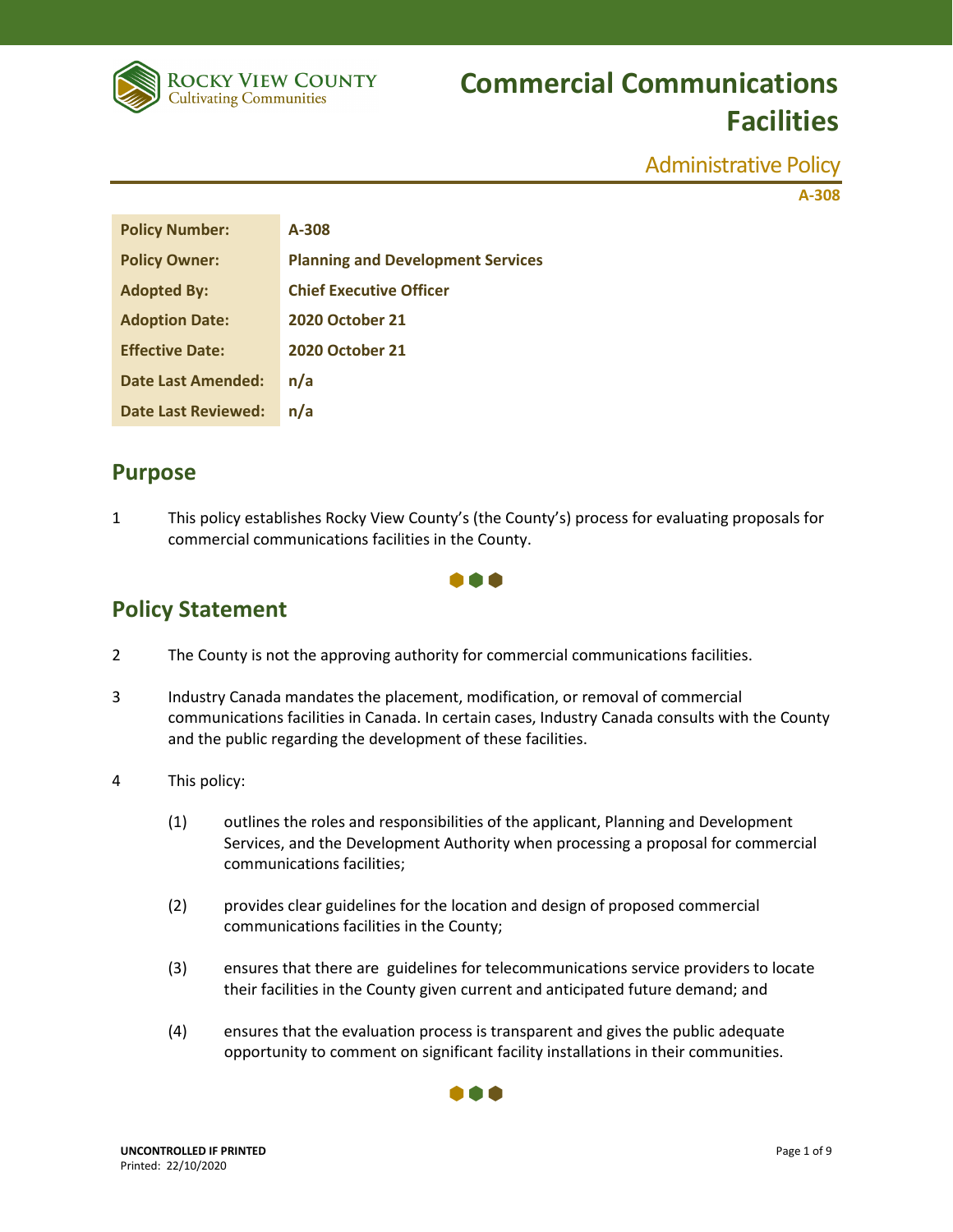

Administrative Policy

**A-308**

## **Policy**

### Commercial Communications Facility Proposals

- 5 The County uses its development permitting process to evaluate proposals for commercial communications facilities. A development permit (concurrence) or refusal (non-concurrence) is issued after a commercial communications facility proposal has gone through the development permitting process.
- 6 Planning and Development Services uses this policy to make recommendations to the Development Authority as to whether a development permit for a commercial communications facility can be issued.
	- (1) At its discretion, Planning and Development Services may relax or expand the criteria outlined in this policy when making recommendations to the Development Authority.
- 7 The Development Authority is not bound by the recommendations Planning and Development Services makes based on this policy.

#### Public Notification

- 8 The applicant must notify the public of the proposed development prior to the submission of any development permit application for Type A, Type B, or Type C facilities.
- 9 The applicant must distribute the public notification to all properties within:
	- (1) 250 metres of the proposed Type A facility;
	- (2) 500 metres of the proposed Type B facility; and
	- (3) 1,600 metres of the proposed Type C facility.
- 10 The public notification packages must include all relevant information related to the proposed commercial communications facility, including a location map, elevation drawings, a written description, and the applicant's contact information.
- 11 The public notification period must last at least 21 days.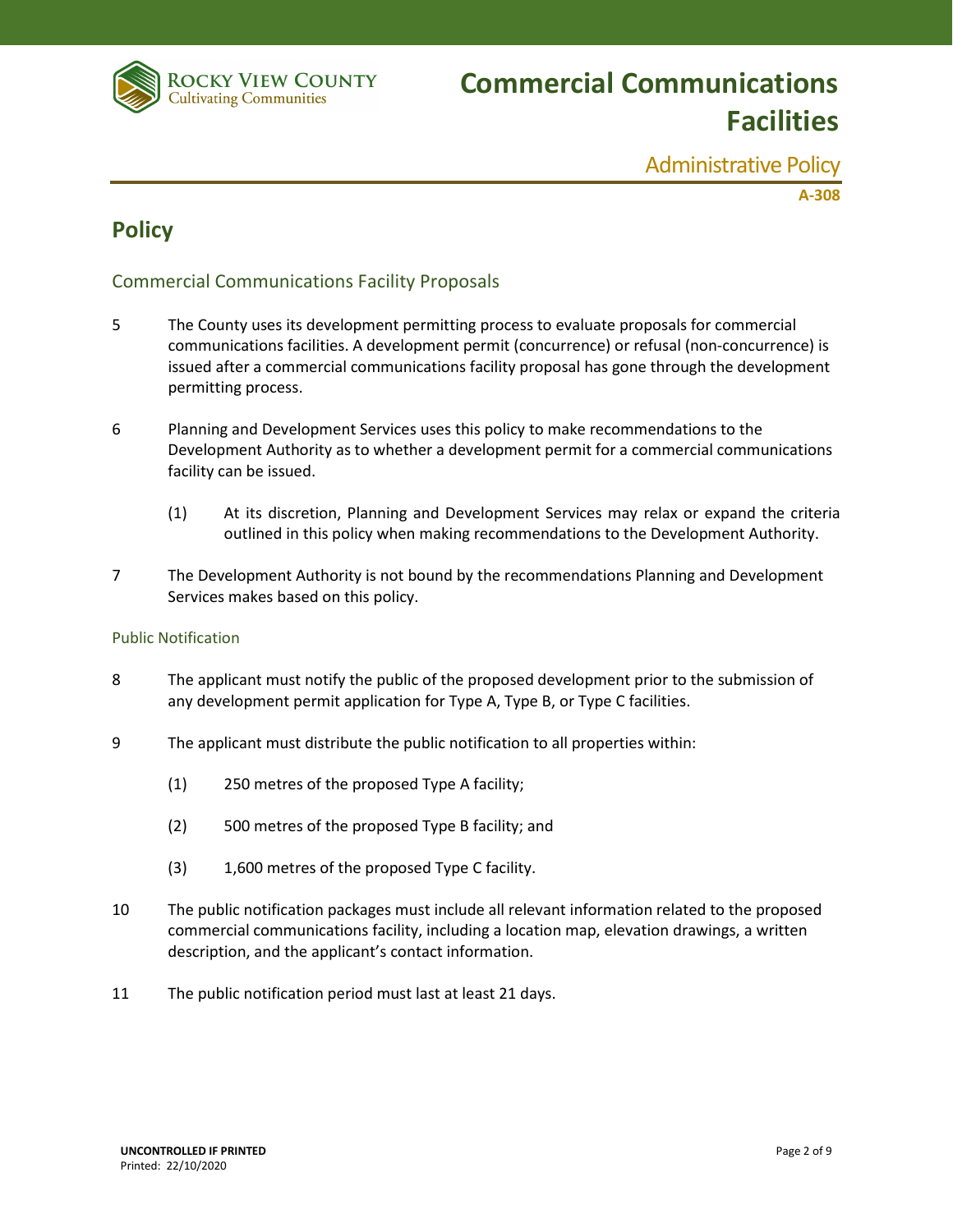

Administrative Policy

**A-308**

#### Application Submission

- 12 Planning and Development Services cannot consider a development permit application for a commercial communication facility (Type A, B, or C) unless it is a listed use in the *Land Use Bylaw* for the applicable land use district.
- 13 The applicant:
	- (1) notifies the County's Emergency Services department with plans for proposed Type B or Type C facilities and, where possible, coordinates the location of emergency equipment on the proposed facility with Emergency Services;
	- (2) submits a development permit application in accordance with relevant legislation, bylaws, and policies; and
	- (3) pays all applicable fees as set out in the *Master Rates Bylaw*.

#### Type A Facilities

#### Application Requirements for Type A Facilities

- 14 Development permit applications for Type A facilities must include:
	- (1) current photographs of the existing building or structure where the Type A facility is proposed, taken from the north, south, east, and west, to show the site prior to the proposed development;
	- (2) a second set of these photographs with the proposed Type A facility superimposed to reflect the appearance of the proposed development and associated structure after installation. This is not required when a proposed antenna will be attached to an existing commercial communications facility; and
	- (3) all public submissions received during the public notification period.

#### Evaluation Criteria for Type A Facilities

- 15 Planning and Development Services evaluates proposals for Type A facilities based on the following criteria:
	- (1)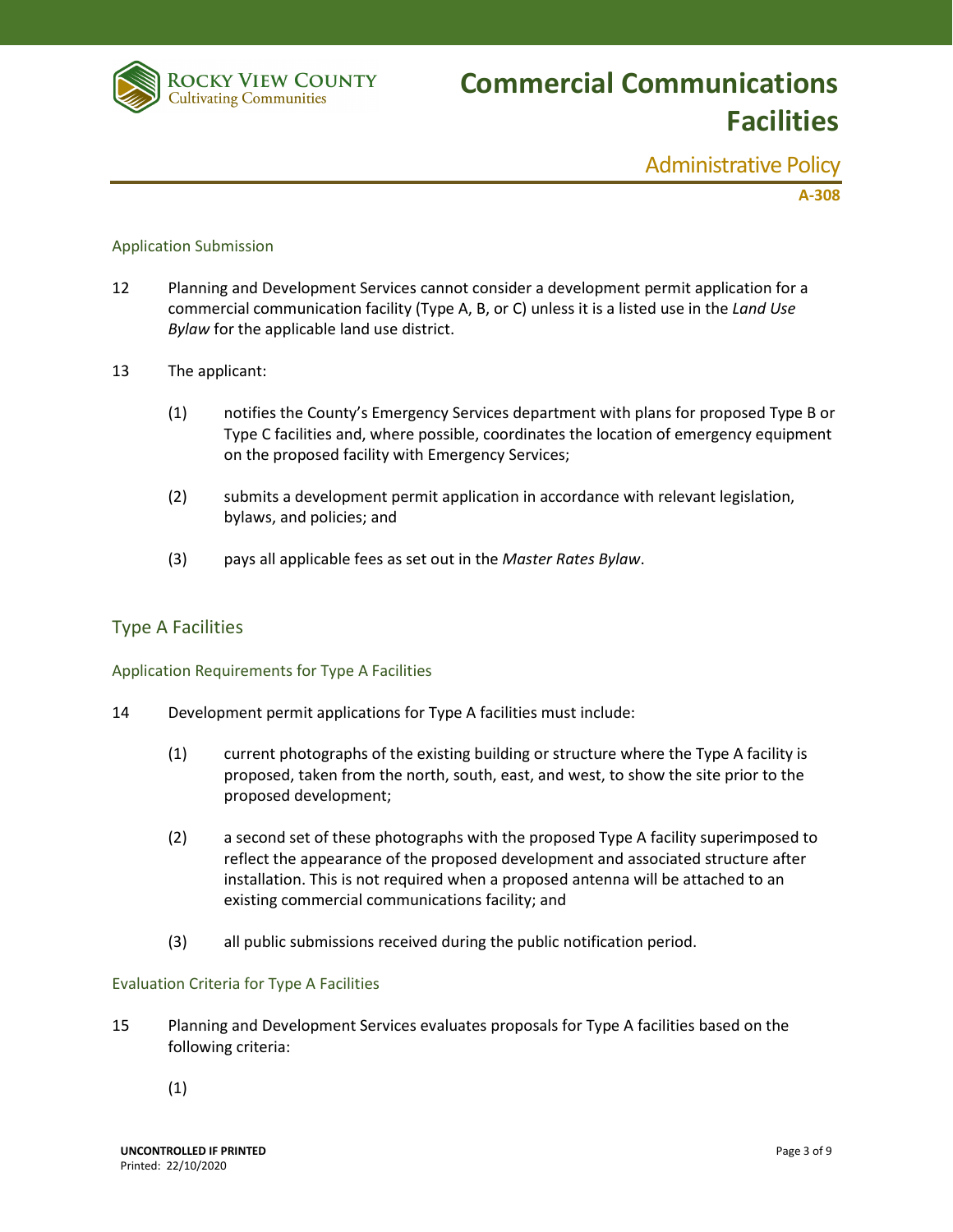

### Administrative Policy

#### **A-308**

Any new antennae must not project above the highest point of the structure more than a length equal to 25% of the structure to which it is attached; and

(2) Any new antennae must not project more than 4 metres beyond the vertical plane of the structure to which it is attached.

#### Type B and C Facilities

Application Requirements for Type B and Type C Facilities

- 16 Development permit applications for Type B or Type C facilities must include:
	- (1) current photographs of the lands where the Type B or C facility is proposed, taken from the north, south, east, and west, to show the site prior to the proposed development;
	- (2) a second set of these photographs with the proposed Type B or C facility superimposed to reflect the appearance of the proposed development and associated buildings after installation;
	- (3) a letter to the County stating that the carrier permits co-location with other users, provided all structural and technological characteristics of the facility support the additional development;
	- (4) letters of offer to the other major carriers to co-locate on the proposed commercial communications facility. Responses to these letters from the other carriers must be included in the application package; and
	- (5) all public submissions received during the public notification period.
- 17 If there are other structures (i.e. other Type B or Type C facilities, flag poles, church steeples, electrical transmission towers, smoke stacks, etc.) that could support communications equipment within two kilometres of the proposed location for the new facility, the applicant must identify them and provide reasons why these structures are unable to accommodate additional communications equipment (i.e. structural capabilities, safety, available space, frequency interference, etc.).

#### Evaluation Criteria for Type B and Type C Facilities

- 18 Planning and Development Services evaluates proposals for Type B and Type C facilities based on the following criteria:
	- (1) In consideration of the rural vistas of the County, Planning and Development favours facility locations that protect prominent natural or cultural features and views;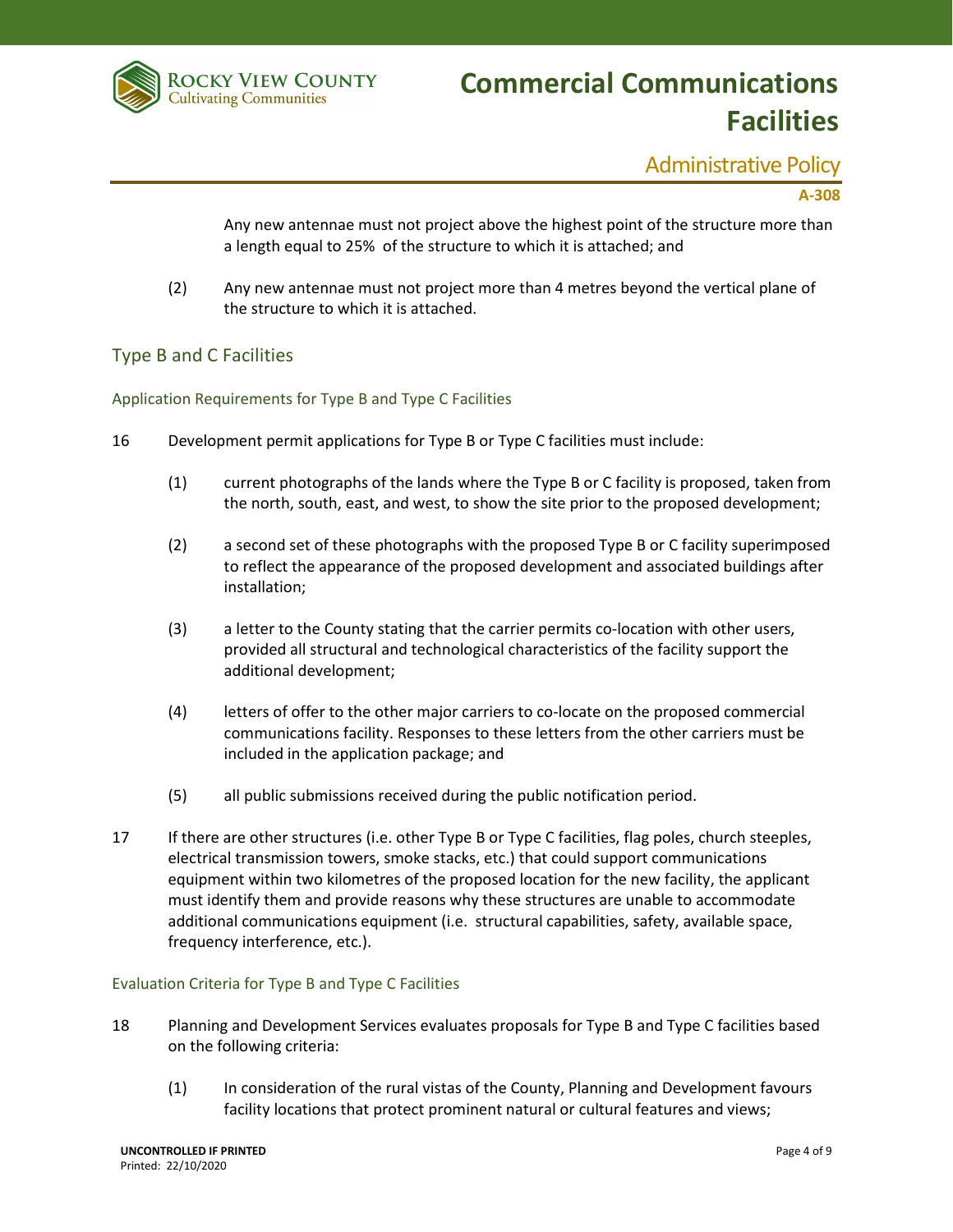

### Administrative Policy

#### **A-308**

- (2) Any facility proposed on a site abutting existing dwellings must be located a minimum of 500 metres from those dwellings;
- (3) The minimum distance between a proposed tower and an existing or future road allowance must be at least half of the height of the proposed tower. This criteria may be relaxed at the discretion of the Development Authority; and
- (4) The minimum distance between the proposed Type B or Type C facility and another Type B or C facility must be two kilometres.
- 19 Co-location of communications equipment on Type B and Type C facilities is preferred whenever possible.
- 20 Where applicable, Type B and Type C facilities must comply with Transport Canada's painting and lighting requirements for aeronautical safety. In all other locations, Type B and Type C facilities must be lit with the lowest intensity light possible.

#### Overall Visual Impact Evaluation Criteria

- 21 The proposed commercial communications facility must be designed to limit the overall visual impact to the area.
- 22 Planning and Development Services evaluates the design of the proposed commercial communications facility based on the following criteria:
	- (1) All towers and pole structures should be screened or concealed using innovative design strategies or camouflage, to the satisfaction of the Development Authority. The use of landscaping, fences, and architectural features on and around the equipment compounds, shelters, and cabinets associated with the proposed development should contribute to these structures blending in with their surrounding environment.
	- (2) Proposed commercial communications facilities that are neutral in colour and blend in with the surroundings are preferred. Mitigation of the proposed development's visual aspects may include painting, appropriate and effective decorative fencing, screening, and landscaping. The proposed commercial communications facility should not visually interfere with the sky or landscape, given Alberta's changing seasons, to the satisfaction of the Development Authority.
	- (3) Planning and Development Services may consider a proposed commercial communications facility as stealthy or camouflaged if the design of the facility blends its appearance into and with the surrounding lands to the satisfaction of the department.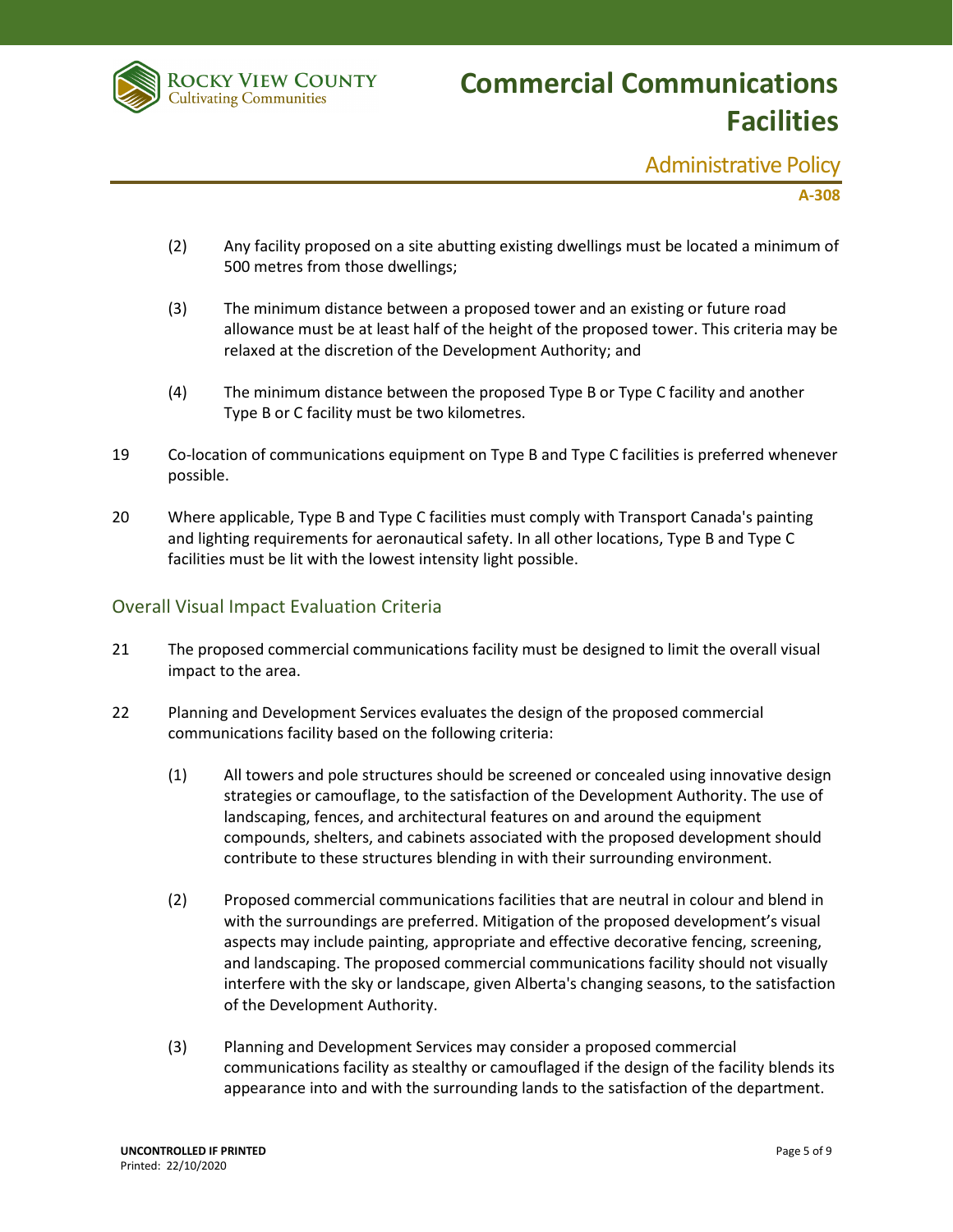

## Administrative Policy

#### **A-308**

Planning and Development Services will evaluate facilities based on the massing, form, colour, material, and other decorative elements.

#### Mandated Installation of a Commercial Communications Facility on County Land

- 23 If Industry Canada mandates the installation of a commercial communications facility on County lands, the proponent must request a 'Licence of Occupation-Telecommunications' from the County's Legal and Land Administration department.
- 24 Proponents are responsible for all public consultation pertaining to the placement of a commercial communications facility in accordance with the public notification section(s) of this policy.
- 25 Proponents must minimize visual impact through structure design and provisions for colocation opportunities pursuant to this policy and to the satisfaction of the County's Legal and Land Administration department.
- 26 The subject County lands must hold an appropriate land use designation in which a commercial communications facility is listed as a permitted or discretionary use.
- 27 Occupants of the facility must hold adequate insurance liability coverage, as determined by Legal and Land Administration, for the duration for the 'Licence of Occupation-Telecommunications'.
- 28 Occupancy fees associated with the 'Licence of Occupation-Telecommunications' are determined in accordance with the County's *Master Rates Bylaw*.

#### Removal of Inactive Commercial Communications Facilities

- 29 The County strives to have only active commercial communications facilities on the landscape.
- 30 Once a commercial communications facility is inactive for more than six consecutive months, the carrier is responsible for the removal of the commercial communications facility.
- 31 If the carrier does not remove an inactive commercial communications facility, the Planning and Development Services department may request the removal of the facility through Industry Canada.

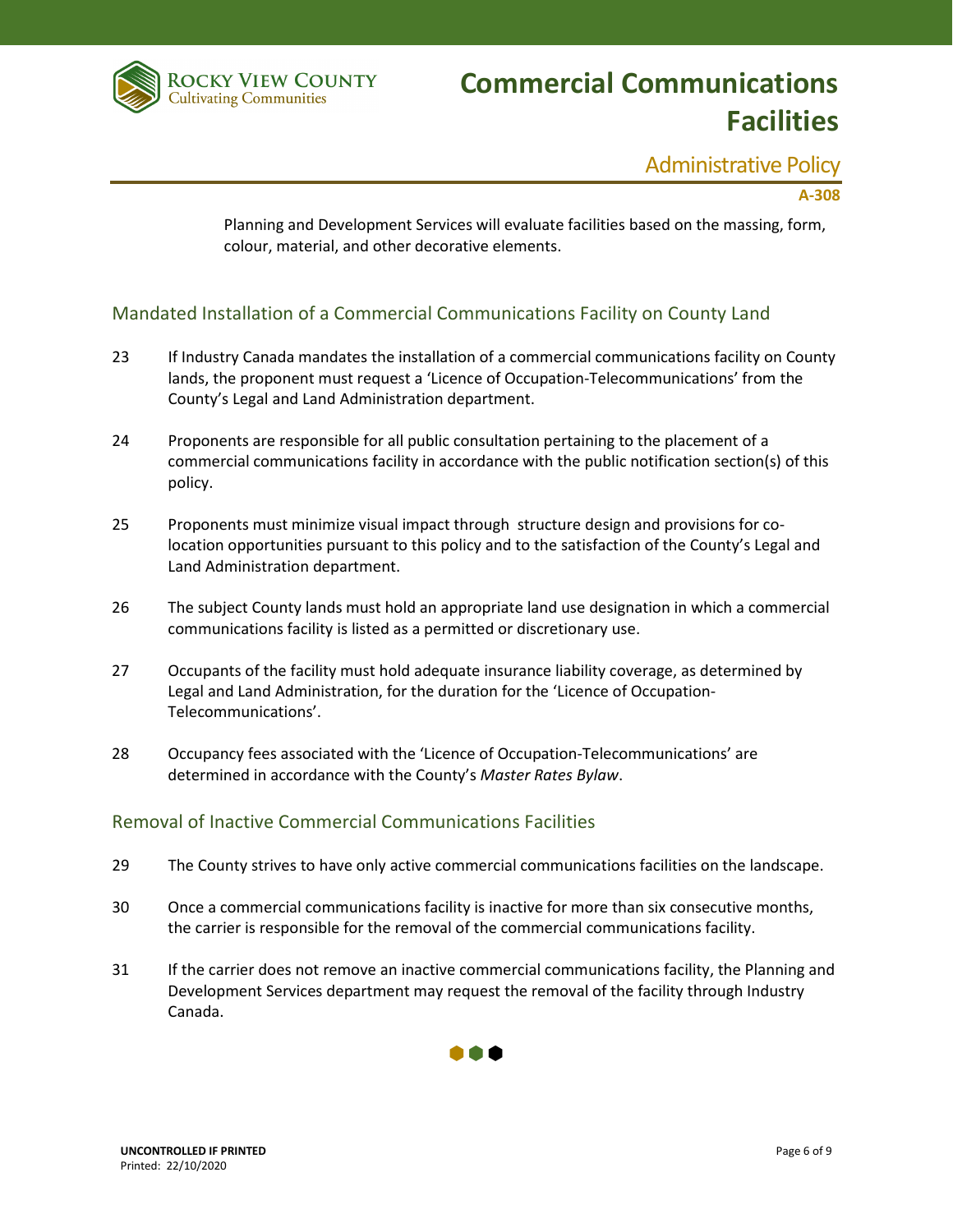

### Administrative Policy

**A-308**

| <b>References</b> |                                       |           |                                                                                                                                                                                  |  |
|-------------------|---------------------------------------|-----------|----------------------------------------------------------------------------------------------------------------------------------------------------------------------------------|--|
|                   | <b>Legal Authorities</b>              |           | Municipal Government Act, RSA 2000, c M-26<br>Radiocommunication Act, RSC 1985, c R-2                                                                                            |  |
|                   | Related Plans, Bylaws, Policies, etc. | $\bullet$ | Rocky View County bylaw C-8000-2020, Land Use Bylaw<br>Rocky View County Master Rates Bylaw<br>Rocky View County bylaw C-7967-2019 Municipal Planning<br><b>Commission Bylaw</b> |  |
|                   | <b>Related Procedures</b>             |           | N/A                                                                                                                                                                              |  |
|                   | Other                                 | $\bullet$ | Industry Canada CPC-2-0-03, Radiocommunication and<br><b>Broadcasting Antenna Systems</b>                                                                                        |  |
|                   |                                       |           |                                                                                                                                                                                  |  |

I O O

## **Policy History**

Amendment Date(s) – Amendment Description Review Date(s) – Review Outcome<br>Description

- Council Policy C-308 rescinded (2020-04-28) and replaced by A-308 (2020-10-21)
- 

## **Definitions**

- 32 In this policy:
	- (1) "applicant" means any person applying for a commercial communications facility in accordance with this policy;

 $\bullet \bullet \bullet$ 

- (2) "carrier" means a business that provides network, voice, and data services to subscribers;
- (3) "co-location" means the locating multiple wireless broadcast facilities or providers within the same facility;
- (4) "commercial communication facility" means a facility that is used for transmission of wireless communication signals and includes Type A, B, and C facilities. These facilities include telecommunications towers, antennae, and the buildings that house their supporting equipment. These facilities are used to transmit radio-frequency signals, microwave signals, or other communications energy;
- (5) "County" means Rocky View County;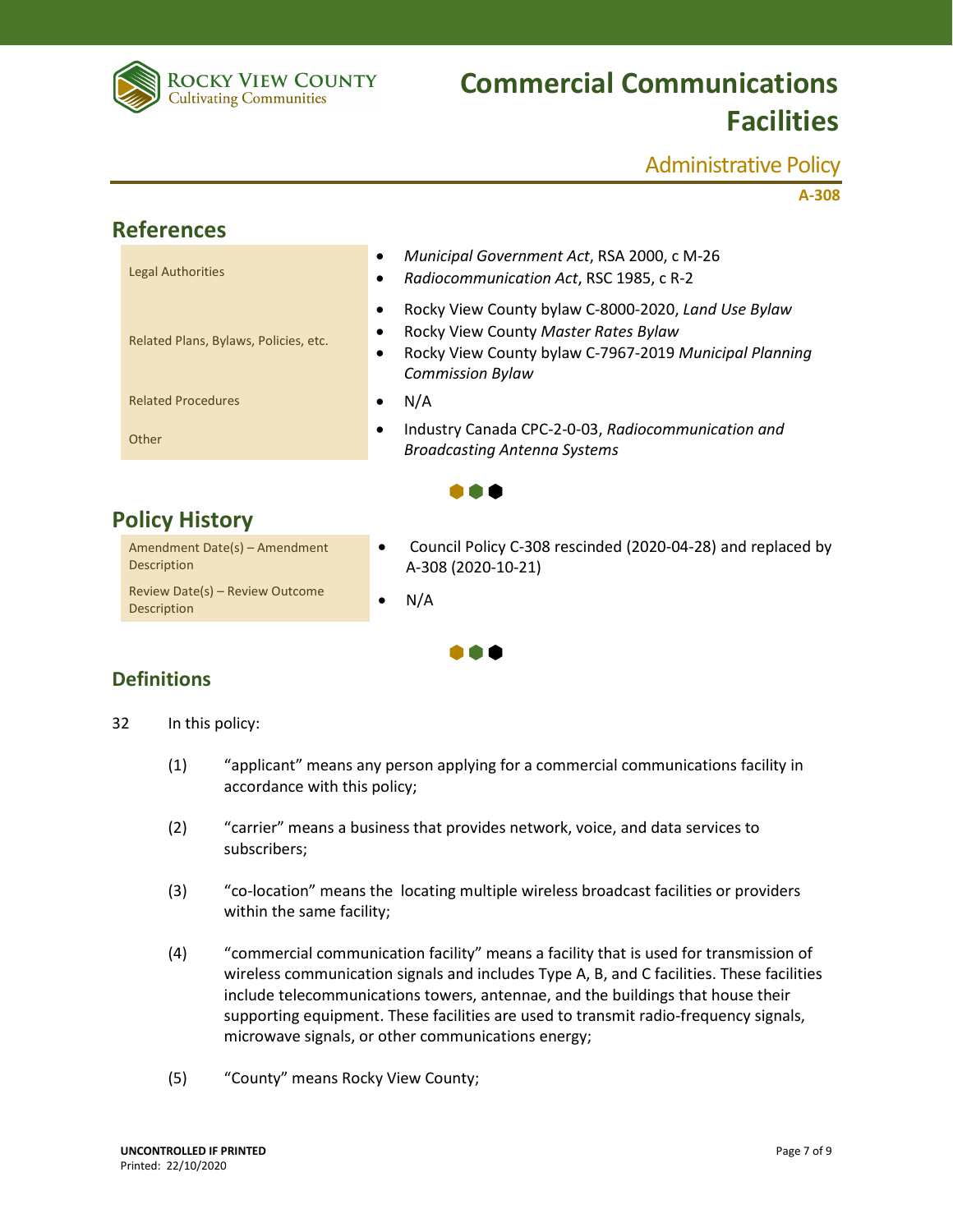

## Administrative Policy

#### **A-308**

- (6) "County land(s)" means land legally owned by the County including municipal reserves; environmental reserves; municipal and school reserves; public utility lots; fee simple lands; and land owned by another party but administered by the County, including but not limited to road allowances, easements, and leased and Licenced land;
- (7) "Development Authority" means a committee or person:
	- (a) authorized to make development decisions on behalf of the County as outlined in the *Land Use Bylaw;* and
	- (b) delegated the authority, as outlined in , to make decisions on commercial communications facility proposals;
- (8) "existing structures" means operating communications towers, utility towers or poles, farm and other commercial buildings, private residences, or any other building currently on the proposed land;
- (9) "Industry Canada" means the department of the Government of Canada responsible for regulating radio communications in Canada;
- (10) "*Land Use Bylaw*" means Rocky View County Bylaw C-8000-2020, the *Land Use Bylaw*, as amended or replaced from time to time;
- (11) "Licence of Occupation-Telecommunications" means a non-exclusive formal agreement between the County and a telecommunications service provider that is specific to the installation of a commercial communications facility on County lands;
- (12) "*Master Rates Bylaw*" means the Rocky View County bylaw known as the *Master Rates Bylaw*, as amended or replaced from time to time;
- (13) "*Municipal Government Act*" means the province of Alberta's *Municipal Government*  Act, RSA 2000, c M-26, as amended or replaced from time to time;
- (14) "occupancy fee" means monies specific to occupancy occurring on County Lands and collected by the County in accordance to the *Master Rates Bylaw*;
- (15) "proponent" means a party or an individual representing a telecommunications service provider developing a commercial communications facility;
- (16) "Rocky View County" means Rocky View County as a municipal corporation and the geographical area within its jurisdictional boundaries, as the context requires;
- (17) "Transport Canada" is the department of the Government of Canada responsible for transportation policies, services, and programs, including air navigation services;